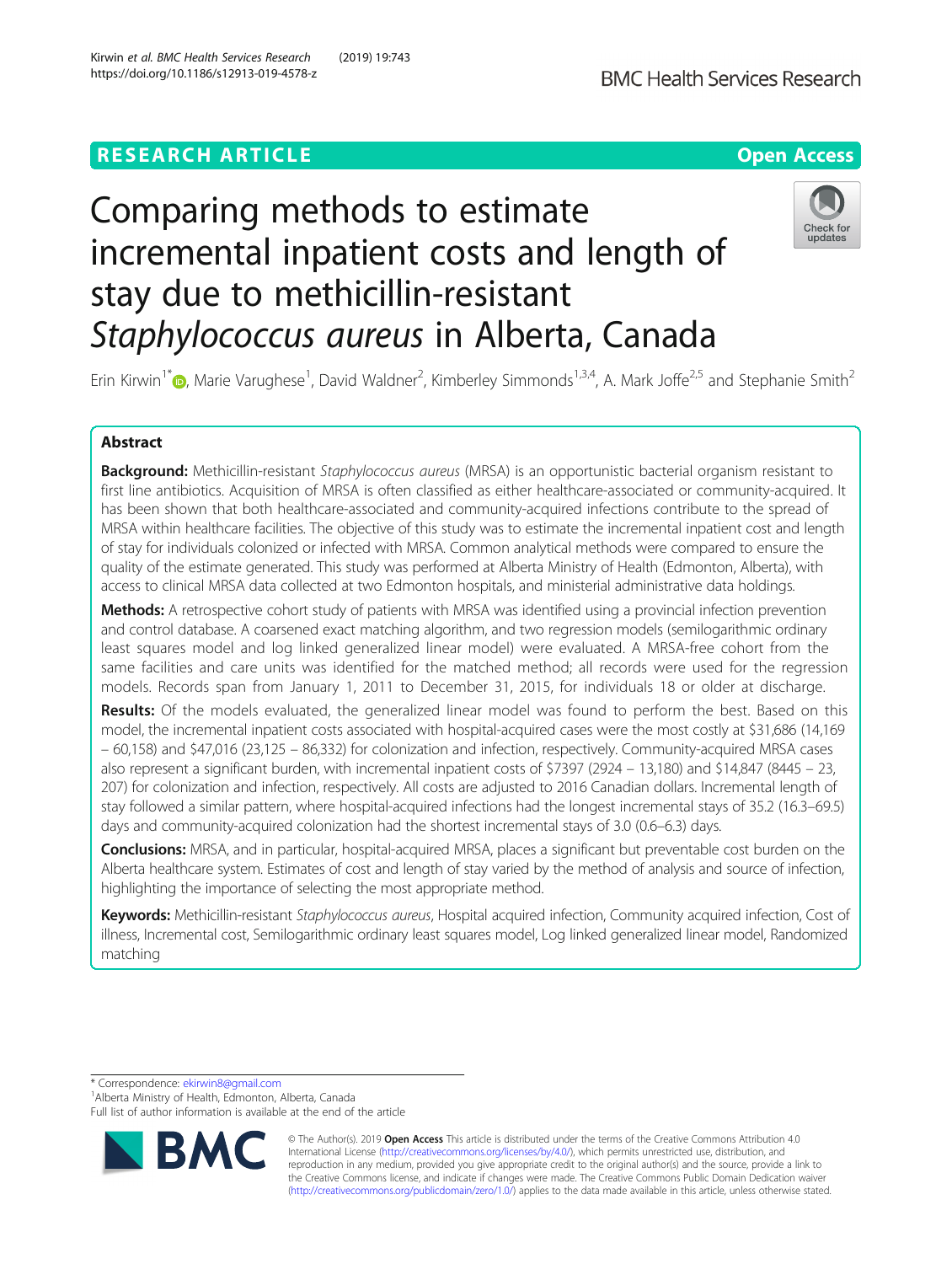## Background

Methicillin-resistant Staphylococcus aureus (MRSA) is an opportunistic bacterial organism resistant to first line antibiotics such as methicillin, oxacillin, penicillin, and first generation cephalosporins [[1\]](#page-7-0). MRSA can asymptomatically colonize skin and mucosal surfaces of healthy people but can also cause infection in many sites including wounds, skin, soft tissue, bones, and joints. Acquisition of MRSA is often classified as healthcareassociated or community-acquired. It has been shown that both healthcare-associated and community-acquired infections contribute to the spread of MRSA within hospital facilities, and that timely screening and hand hygiene strategies are important in controlling transmission [\[2](#page-7-0)].

The cost and resource burdens of MRSA are substantial. The total direct healthcare cost attributable to MRSA in Canada has been estimated at 82 million in 2004, and was projected to reach 129 million Canadian dollars by 2010 [\[3](#page-7-0)]. In 2012, the rate of MRSA per 10, 000 patient days was 2.2, a slight decline from the prior 5 year period [\[2\]](#page-7-0). Several studies have shown that MRSA infection in hospital inpatients is associated with increased length of stay (LOS), and correspondingly higher costs prior to discharge [[4](#page-7-0)–[19](#page-7-0)].

Studies estimating healthcare costs associated with MRSA use case cohort or statistical techniques to either (i) compare MRSA cases to Methicillin-susceptible Staphylococcus aureus (MSSA) cases, and estimate the cost of microbial resistance  $[4-9]$  $[4-9]$  $[4-9]$  $[4-9]$ , or (ii) compare MRSA cases to inpatients without MRSA [\[10](#page-7-0)–[12\]](#page-7-0). The remaining studies used chart review or additive methods to isolate inpatient costs attributable to MRSA [\[13](#page-7-0)–[19\]](#page-7-0). Most of these studies are based upon data that are at least 10 years old (20 years old, in the case of the Canadian studies), and few study MRSA cases that are both community and hospital-acquired.

The aim of this study was to generate a current Canadian estimate of incremental inpatient costs due to community and hospital-acquired MRSA colonization and infection. Two estimation methods were implemented: a matching analysis, and multivariate regression models (selecting between a semilogarithmic ordinary least squares model and a log linked generalized linear model). Nosocomial MRSA transmission is preventable through hand hygiene, environmental cleaning and disinfection, use of personal protective equipment, and contact precaution strategies. The estimates in this study were generated for use in a forthcoming modeling study estimating the cost effectiveness of various strategies to prevent nosocomial MRSA colonization and infection.

## Methods

## Setting

This study was performed at Alberta Ministry of Health (Edmonton, Alberta), with access to administrative data

holdings and clinical MRSA data collected at the Royal Alexandra and University of Alberta Hospitals, acute care facilities with 869 and 885 beds, respectively.

## Study design

A retrospective cohort study of patients at the Royal Alexandra and University of Alberta Hospitals with MRSA were identified using the provincial infection prevention and control database, ProvSurv [\[20\]](#page-7-0), from January 1, 2011 to December 31, 2015. For the matching analyses, cases were compared to matches to estimate the incremental cost of MRSA colonization and infection, while for the multivariate regression models, parameter estimates were used to estimate cost for cases with and without MRSA, and the incremental cost of MRSA infection was calculated as difference between these estimates.

## MRSA screening protocol

MRSA screening was conducted in accordance with local Infection Prevention and Control (IPC) protocols, which mandates screening at admission for patients who have either received hemodialysis, been an inmate at a correctional facility, or have been admitted to a healthcare facility within the preceding 6 months [\[21](#page-7-0)]. Screening beyond the time of admission varied and was performed at the discretion of the IPC committee in response to documented in-hospital MRSA transmission and outbreaks. Screening specimens were collected from the nares, groin and when present drainable wounds and subsequently plated on MRSASelect™ media, which has been shown to be a reliable method to routinely screen patients for MRSA colonization [\[22\]](#page-7-0). Records for positive cases were classified according to a provincial protocol and stored in ProvSurv [\[23](#page-7-0)].

## Data collection

ProvSurv has complete capture for all MRSA cases identified in any of the 106 acute care facilities in the province of Alberta. The data extracted from ProvSurv included patient demographic information, infection status (colonized or infected), and sample date. These records were linked to inpatient records from the Discharge Abstract Database at Alberta Health. Individuals under the age of 18 at discharge were excluded, as were all cases for which there was no case costing from the case cohort.

The cases were split into six case categories: by infection status, and source of infection based on the national case definition [[24](#page-7-0)] used within the ProvSurv database. MRSA cases are referred to as hospital-associated colonization (HAC), hospital-associated infection (HAI), communityacquired colonization (CAC) and community-acquired infection (CAI). Community-acquired cases were split further by those that were identified upon admission (< 24 h following admission), or following admission. Cases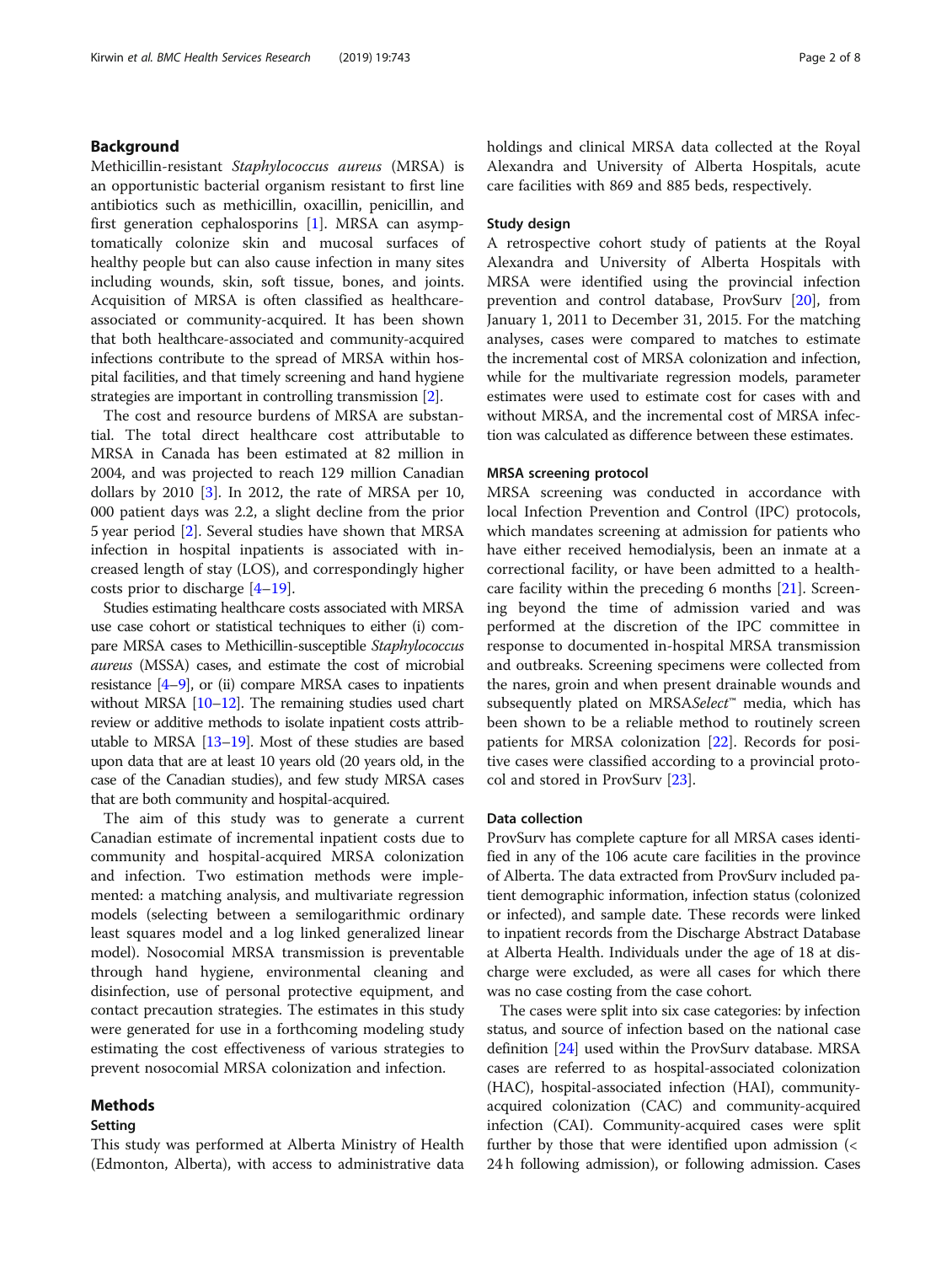identified upon admission were distinguished with an '-A' suffix (ie, CAC-A and CAI-A). Figure 1 depicts case exclusion from the study, and further detail on case classification is given in Additional file [1:](#page-6-0) Table S1.

A MRSA-free cohort of 577,238 inpatient discharges from the same facilities and care units between January 1, 2011 to December 31, 2015 of patients over 18 years at discharge with complete case costing were extracted and appended to the case dataset.

For the full dataset with both case and matched cohort records, transfers were combined into one event, the number of procedures for each inpatient event were calculated as the total number of procedure codes on the inpatient record, and an individual Charlson-like comorbidity index [\[25](#page-7-0)] calculated from a public algorithm [[26\]](#page-7-0) was linked based on the year of admission. Inpatient costs were estimated using patient-specific consumptionbased costing which is completed at both facilities included in this study [\[27](#page-7-0)]. Physician services pertaining to each record were collected from the physician claims dataset and tabulated along with inpatient case costing to calculate the total cost of each inpatient event. All costing data were adjusted to 2016 Canadian dollars using the Alberta Consumer Price Index, according to Canadian

Agency for Drugs and Technologies in Health (CADTH) guidelines [\[28](#page-7-0)].

## Analytic approach

To determine the difference in healthcare costs and LOS between the cases and the MRSA-free cohort by case category, matching and regression analytic techniques were evaluated. This study was undertaken to generate cost estimates for a forthcoming modeling study evaluating the cost effectiveness of interventions to reduce the spread of MRSA within hospitals. An agent based mathematical model has been developed to simulate the spread of MRSA within hospital units, where inpatients exist in one of the six case categories. This model will be used in a cost effectiveness analysis (CEA) for interventions to prevent nosocomial MRSA infections. The model requires inputs for total cost and LOS by case category. Therefore, the aforementioned case categories were used for the estimation techniques evaluated in this study.

## Matching analysis

A randomized, coarsened exact matching algorithm was applied to the MRSA cases to generate pairs of cases

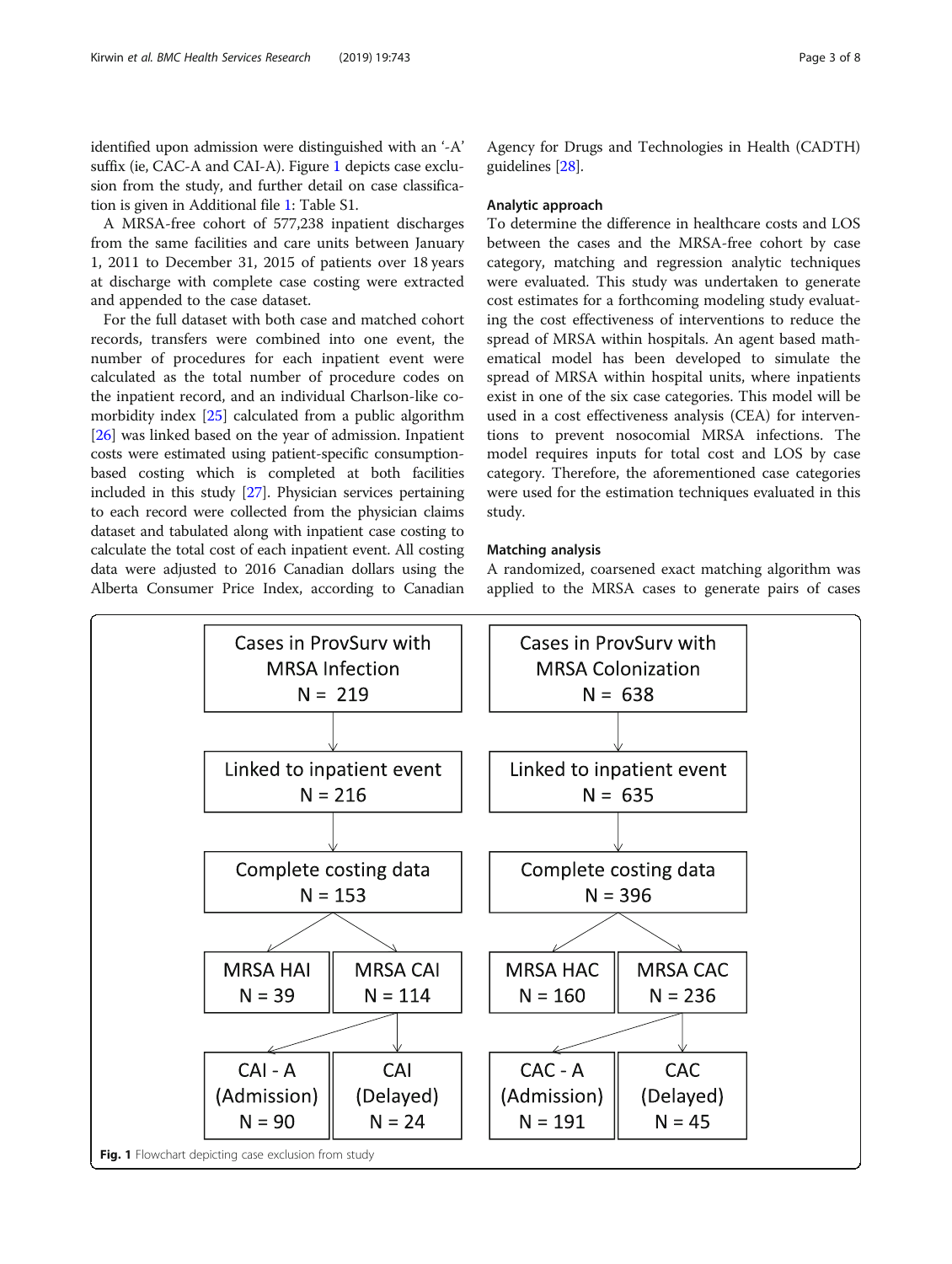and matches based on five-year age group, sex, urban type (incorporating homeless status), Charlson comorbidity index (binned as  $0-2$ ,  $3-4$ ,  $5-6$ ,  $7+$ ), number of procedures (binned as 1, 2, 3, 4, 5–6, 7–9, 10+), and facility. The year of admission was not included in the matching criteria because costs were adjusted for inflation, and both hospitals employed similar infection prevention and control strategies for the duration of the study period. Ten sets of matches were generated and combined to account for variation.

Mean and standard deviation values were calculated for each variable. Difference in means between cases and matches were tested using the nonparametric Wilcoxon rank sum test for independent samples.

#### Multivariate regression model analyses

Two regression models were fitted using the MRSA-free cohort dataset with no matching. The models were specified with the total cost and LOS for the inpatient visit, or its natural log, as the dependent variable. Indicators for colonization, infection, hospital-acquired MRSA, and diagnosis on admission, Charlson comorbidity index, number of procedures, age, and sex were specified as independent variables.

The first regression model was a semilogarithmic ordinary least squares model (semilog OLS) with the natural log of the total inpatient cost or LOS as the dependent variable, and independent variables as described above. The second model was a log linked generalized linear model (GLM). The distribution family was selected using a modified Park test [\[29\]](#page-7-0). Each model was specified with total inpatient cost and LOS as the dependent variable, with the independent variables as described above.

## Cost and LOS estimation

In the matching approach, mean total costs and LOS of for the MRSA-free cohort were subtracted from the mean values of the cases for each case category to estimate the incremental cost of MRSA colonization and infection.

For the regression models, the method of recycled predictions was used to estimate total cost and LOS [\[30](#page-7-0)]. Results were retransformed from log scale [[31](#page-7-0), [32](#page-7-0)].

## Results

## Matching analysis

The matching process returned a cohort that was predictably similar in age, sex, homelessness status, Charlson comorbidity index, and number of procedures to the case cohort. The mean and standard deviation for selected characteristics and per diem costs were calculated for colonized and infected cases and their matches (Table [1](#page-4-0)). Overall, the total cost was significantly higher ( $p < 0.001$ ;

Table [1\)](#page-4-0) among hospital-acquired cases compared to matches, and higher at a  $p < 0.05$  significance level for community-acquired cases. For all case categories, total cost per diem was not numerically or statistically different between cases and matches, except for HAC and CAI cases where matches cost more than controls, significant at a  $p < 0.001$  and a  $p < 0.01$  level, respectively.

### Multivariate regression models

The modified Park test indicated that Gamma was the best distribution family for the GLM. Following the hypothesis testing algorithm recommended by Manning and Mullahy [[29\]](#page-7-0), tests indicated that the GLM was preferred to the semilog OLS model. Full details on the results from these tests are available in Additional file [1](#page-6-0): Table S2. Coefficient estimates from the GLM for cost and LOS are given in Table [2.](#page-4-0) The estimated incremental cost for HAI (\$47,016) was highest overall, compared to HAC (\$31,686), CAC (\$7397), CAI (\$14,847), CAC-A (\$9023) and CAI-A (\$17,001).

### Comparing matching and regression results

Table [3](#page-5-0) describes the case and incremental costs estimated by the GLM and the matched methods. The GLM predicted lower incremental costs than the matching method, except for the CAC and CAC-A cases. Table [4](#page-5-0) presents similar results for LOS.

The results from the GLM indicate that hospitalacquired cases are the most expensive to manage (incremental cost of \$31,686 and \$47,016 CAD for colonization and infection, respectively), and infection is more expensive to manage than colonization. Similarly, hospital-acquired cases had the longest incremental stays of 21.7 and 35.2 days for colonization and infection, respectively. The results from the matching analysis corroborated these findings, but the incremental cost estimates for all case cohorts except for HAC and HAI were at least twice as high as most of the regression model estimates.

## **Discussion**

Analytic methods were used to estimate the incremental cost for healthcare-associated and community-acquired colonization and infection in Alberta between 2011 and 2015. There are many challenges to estimating the cost of health care-associated infections, [\[33](#page-7-0), [34](#page-7-0)] and estimating the incremental cost of MRSA by infection type is no exception. Time-dependent bias, present in both estimation techniques, will likely overstate the incremental cost and LOS related to MRSA colonization and infection in our results.

## Selecting the superior estimation method

The GLM method is superior to the matching method because (i) including additional covariates in regression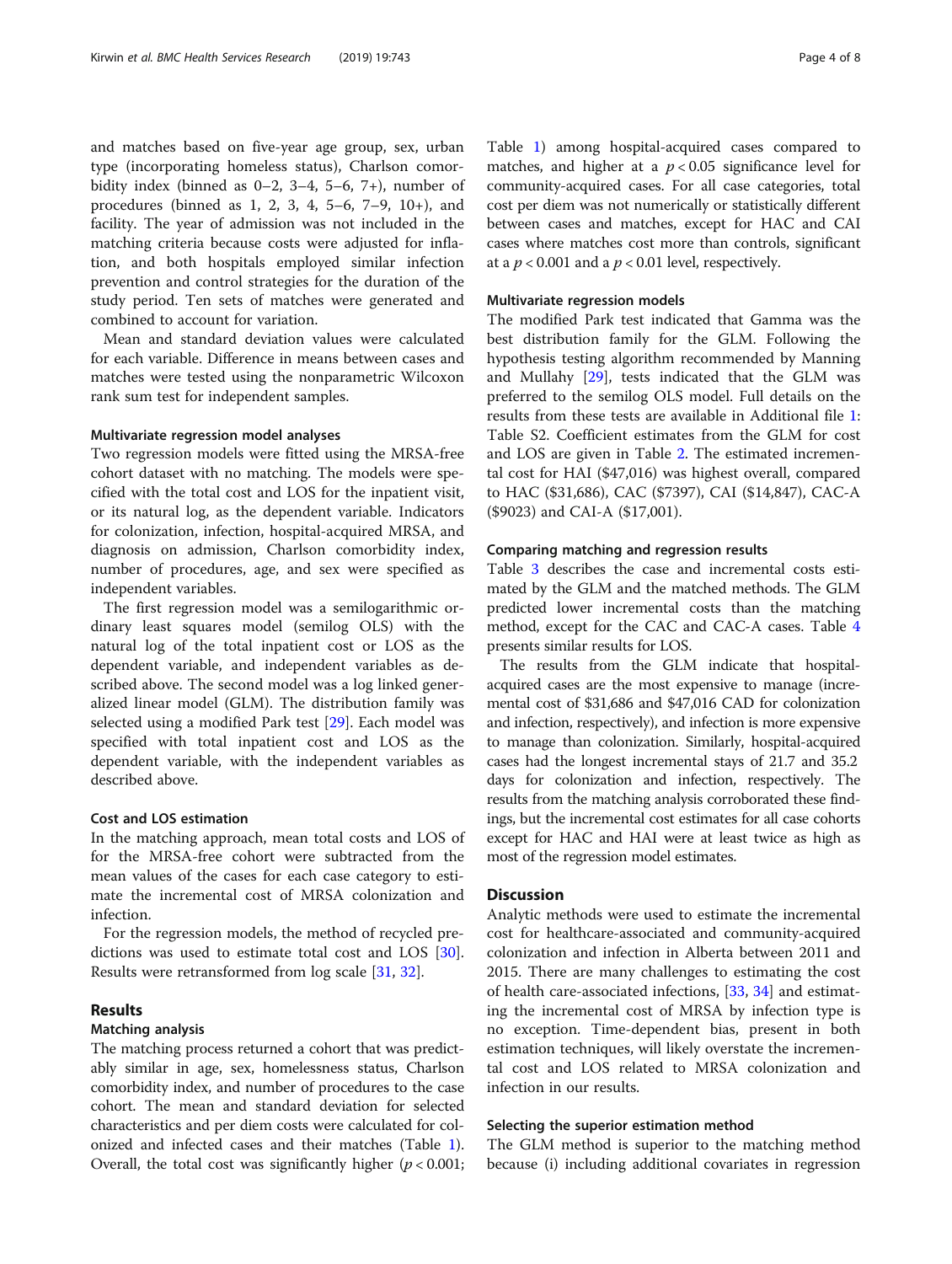<span id="page-4-0"></span>Table 1 Mean and Standard Deviation of Selected Characteristics and per Diem Costs for Cases and Matches

|            |              |      | Female (N) | LOS (days)   | Full Cost (\$)          | Full Cost per Diem (\$) | Age (Years)  |
|------------|--------------|------|------------|--------------|-------------------------|-------------------------|--------------|
| <b>HAC</b> | CASE         | 152  | 50         | 47.07 (49.9) | 87,169.36 (124,352.98)  | 2045.00 (1573.69)       | 68.09 (18.1) |
|            | <b>MATCH</b> | 1510 | 490        | 14.19(26.1)  | 29,622.79 (52,720.39)   | 2846.78 (2853.81)       | 67.82 (18.2) |
|            | $p$ value    |      |            | < .0001      | < .0001                 | < .0001                 | 0.7677       |
| <b>HAI</b> | CASE         | 37   | 16         | 56.08 (59.8) | 147,457.83 (136,521.87) | 3094.71 (2138.34)       | 55.70 (20.5) |
|            | <b>MATCH</b> | 370  | 160        | 27.53 (41.2) | 81,255.88 (154,957.10)  | 2923.51 (1852.18)       | 55.31 (20.4) |
|            | $p$ value    |      |            | < .0001      | < .0001                 | 0.9212                  | 0.9679       |
| <b>CAC</b> | CASE         | 44   | 20         | 11.07(15.0)  | 30,257.82 (57,664.19)   | 2260.04 (1471.44)       | 53.95 (19.7) |
|            | <b>MATCH</b> | 440  | 200        | 11.52 (27.8) | 25,315.65 (68,942.20)   | 2160.62 (1620.05)       | 53.98 (19.2) |
|            | $p$ value    |      |            | 0.0079       | 0.0134                  | 0.5974                  | 0.9734       |
| CAI        | CASE         | 23   | 12         | 24.17 (24.5) | 66,334.35 (84,819.14)   | 2234.48 (1051.56)       | 53.91 (17.9) |
|            | <b>MATCH</b> | 230  | 120        | 10.44 (20.4) | 27,859.56 (39,070.72)   | 3716.91 (3196.77)       | 53.70 (16.6) |
|            | $p$ value    |      |            | < .0001      | 0.0274                  | 0.0092                  | 0.9988       |
| CAC-A      | CASE         | 187  | 72         | 11.36 (21.4) | 26,516.53 (43,379.84)   | 2842.90 (2447.30)       | 50.72 (19.1) |
|            | <b>MATCH</b> | 1860 | 710        | 9.22(21.2)   | 17,748.70 (37,594.47)   | 2601.54 (2327.25)       | 50.78 (18.7) |
|            | $p$ value    |      |            | < .0001      | 0.0001                  | 0.069                   | 0.8602       |
| CAI-A      | CASE         | 84   | 28         | 16.75(22.6)  | 36,933.50 (56,716.14)   | 2556.93 (2311.21)       | 50.55 (16.4) |
|            | <b>MATCH</b> | 840  | 280        | 9.29(18.3)   | 17,282.27 (24,006.20)   | 2553.57 (2172.21)       | 50.43 (16.6) |
|            | $p$ value    |      |            | < .0001      | < .0001                 | 0.8968                  | 0.9131       |

HAC Hospital-Acquired Colonization, HAI Hospital-Acquired Infection, CAC Community-Acquired Colonization, CAI Community-Acquired Infection, CAC-A Community-Acquired Colonization Identified upon Admission, CAI-A Community-Acquired Colonization Identified upon Admission

models will not result in excluding cases from the study, (ii) regression methods allow for the inclusion of Charlson index and number of procedures as continuous variables, and (iii) by adjusting regression estimates using recycled predictions, the impact of individual factors making cases more likely to contract MRSA are included in final estimates. These points are discussed in greater detail below.

Matching methods rely on the assumption that by matching on key variables, the remaining difference in cost can be attributed to infection or disease. This method suffers from two biases: i) not all factors contributing to increased costs for the case cohort can be

captured by the matching variables, and ii) attempts to increase control by adding matching variables will result in cases being selected out of the study [[33,](#page-7-0) [34\]](#page-7-0). Additional matching variables were evaluated for inclusion, but these lead to significant case loss, and it was rarely possible to match cases to more than one individual. Regression methods are better suited to deal with this bias as they control for these factors at the analysis stage rather than at the design stage [\[33](#page-7-0), [34](#page-7-0)].

The implementation of explanatory variables differed between the matched and regression methods. The Charlson-like index was selected for inclusion as it does not include any categories related to hospital infections,

Table 2 Generalized Linear Model (GLM) Regression Results for Cost and LOS

|                   | Cost                   |           | <b>LOS</b>             |           |
|-------------------|------------------------|-----------|------------------------|-----------|
|                   | Coefficient (St. Err.) | $p$ value | Coefficient (St. Err.) | $p$ value |
| Intercept         | 8.4427 (0.0041)        | < .0001   | 0.8570(0.0047)         | < .0001   |
| Colonized         | 0.3888 (0.1083)        | 0.0003    | 0.3391(0.1312)         | 0.0097    |
| Infected          | 0.6698(0.1157)         | < .0001   | 0.7177(0.1403)         | < .0001   |
| Hospital-Acquired | 0.7216(0.1214)         | < .0001   | 1.0209 (0.1472)        | < .0001   |
| Admission         | 0.0684(0.1156)         | 0.5539    | 0.0752(0.1398)         | 0.5906    |
| Charlson          | 0.0567(0.0005)         | < .0001   | 0.0807(0.0006)         | < .0001   |
| Age               | 0.0121(0.0001)         | < .0001   | 0.0151(0.0001)         | < .0001   |
| Gender            | $-0.2050(0.0025)$      | < .0001   | $-0.2214(0.0031)$      | < .0001   |
| Procedure Count   | 0.1967(0.0006)         | < .0001   | 0.0762(0.0006)         | < .0001   |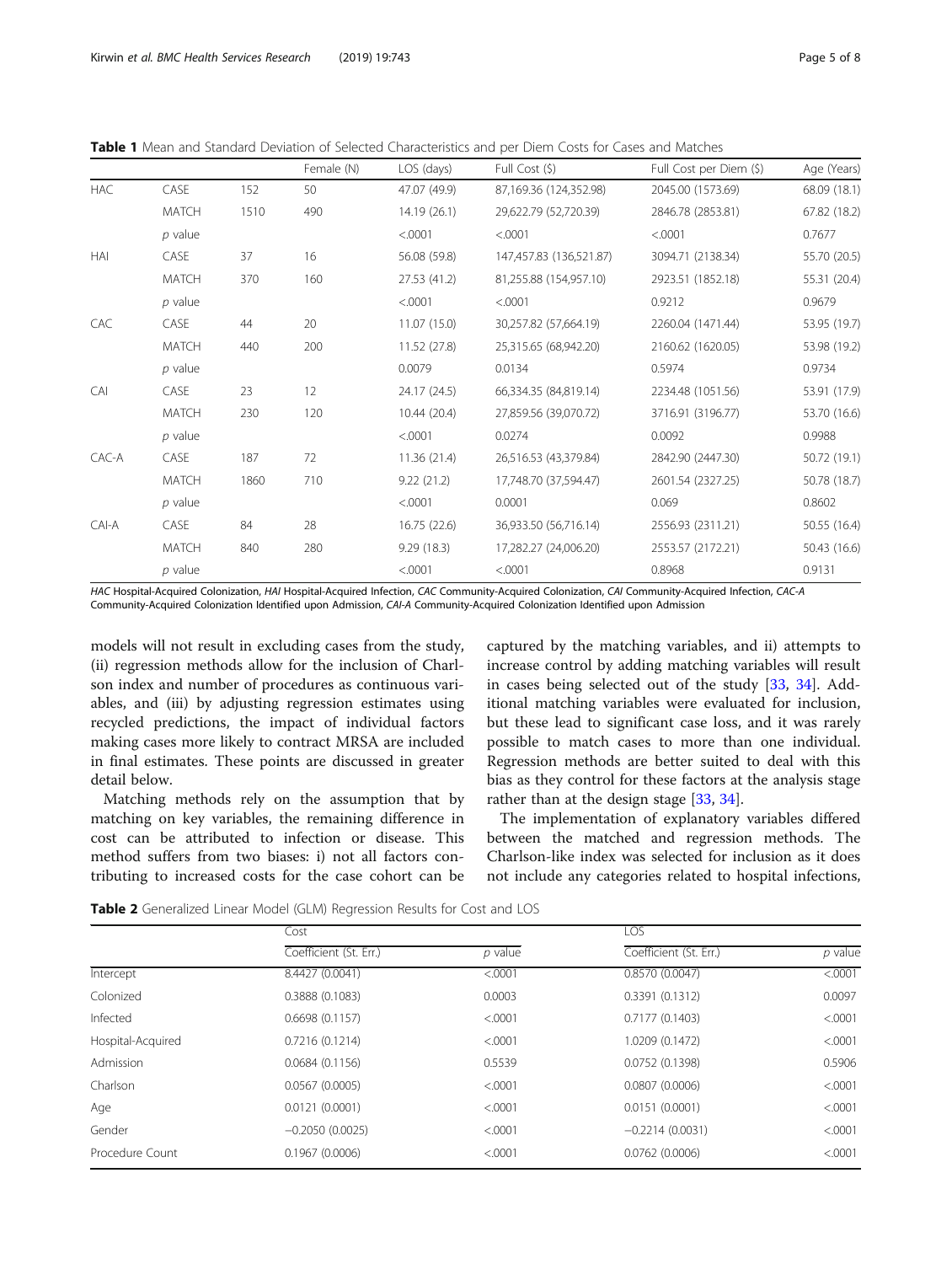|            | <b>GLM Regression</b>  |                       | Matched                  |                         |  |
|------------|------------------------|-----------------------|--------------------------|-------------------------|--|
|            | Case                   | Incr.                 | Case                     | Incr.                   |  |
| <b>HAC</b> | 47,251 (29322-76,148)  | 31,686 (14169-60,158) | 87,169 (67241-107,098)   | 57,547 (40279-74,814)   |  |
| HAI        | 62,581 (38278-102,322) | 47,016 (23125-86,332) | 147,458 (101939-192,976) | 66,202 (36524-95,880)   |  |
| CAC        | 22,962 (18077-29,170)  | 7397 (2924-13,180)    | 30,258 (12726-47,789)    | $4942 (-6130 - 16,014)$ |  |
| CAI        | 30,412 (23598-39,197)  | 14,847 (8445-23,207)  | 66,334 (29656-103,013)   | 38,475 (6872-70,077)    |  |
| CAC-A      | 24,588 (15433-39,176)  | 9023 (280-23,186)     | 26,517 (20258-32,775)    | 8768 (4219-13,316)      |  |
| CAI-A      | 32,566 (20147-52,642)  | 17,001 (4994-36,652)  | 36,934 (24625-49,242)    | 19,651 (8969-30,334)    |  |

<span id="page-5-0"></span>Table 3 Estimated Case and Incremental Cost by Analytic Method, 2016 dollars (95% CI)

therefore providing an accurate indication of health status around the time of the hospital stay excluding the effect of the infection, and because it can be interpreted on a continuous scale. It is preferable to other health status indices such as the Clinical Risk Grouper or the Case Mix Grouper, both of which would have to be input as a categorical variable in the regression models, and could capture hospital-acquired infections. In the matched method, cases were matched on binned Charlson index, while the more flexible nature of the regression models allowed for the Charlson index to be implemented as a continuous variable.

The number of procedures was a limitation for the matched method. Similar to the Charlson index, they were implemented as a binned categorical variable. By matching on total procedures, both prior to and following MRSA diagnosis for cases, some procedures related to the treatment of MRSA could be included in the matching criteria. This would result in matches with a disproportionately higher number of procedures being matched, likely increasing the estimated cost of the hospital stay for matches, and understating the incremental cost of MRSA colonization and infection. This is not an issue in the regression models, where the continuous nature of the variable allows the effect of MRSA status and number of procedures to be separated.

Further, the method of recycled predictions estimates incremental cost for all individuals in the case cohort, removing some of the bias associated with those most likely to become infected or colonized with MRSA [[30\]](#page-7-0).

The results of the GLM regression are referenced for the remainder of the discussion.

## Cost estimate comparisons to other studies

While the results from the GLM model are within the expected range of values from the literature [\[4](#page-7-0)–[19\]](#page-7-0), this study is unique in that it provides estimates for six MRSA case categories, estimates incremental costs of MRSA rather than methicillin resistance, and is one of a few to contribute a concrete example on the impact of different estimation methods. Several studies estimate the cost of MRSA; however, many compare MRSA cases to Methicillin-susceptible Staphylococcus aureus (MSSA) cases, rather than a MRSA-free cohort  $[4-9]$  $[4-9]$  $[4-9]$ , making them inappropriate for inputs in our forthcoming CEA. The choice and inclusion of explanatory variables related to both LOS and cost varied by study. Several studies used propensity score matching, which may introduce unnecessary bias in final estimates [[35,](#page-7-0) [36\]](#page-7-0). Many of the studies were undertaken as stand-alone analyses, whereas our study was designed to generate outputs in a forthcoming modeling study.

Additional file [1](#page-6-0) Table S3 presents results of other studies estimating the attributable or total cost of MRSA colonization and infection, using a variety of estimation techniques. We built upon an existing table [[37](#page-7-0)], adding more recent English language literature. The Alberta CPI index [\[38](#page-7-0)], and historical exchange rates were used to adjust costs to 2016 Canadian dollars. If available, attributable or incremental costs of MRSA are reported.

Table 4 Estimated Case and Incremental LOS by Analytic Method, days (95% CI)

|            | <b>GLM Regression</b> |                       | Matched             |                          |  |
|------------|-----------------------|-----------------------|---------------------|--------------------------|--|
|            | Case                  | Incr.                 | Case                | Incr.                    |  |
| <b>HAC</b> | 29.21 (16.44-51.91)   | 21.71 (9.16-44.19)    | 47.07 (39.07-55.07) | 32.88 (26.2-39.56)       |  |
| HAI        | 42.65 (23.58-77.16)   | 35.16 (16.3-69.44)    | 56.08 (36.16-76.01) | 28.55 (12.84-44.27)      |  |
| <b>CAC</b> | 10.52 (7.9-14.02)     | $3.03(0.62 - 6.29)$   | 11.07 (6.49-15.64)  | $-0.45$ ( $-2.42-1.52$ ) |  |
| CAI        | 15.37 (11.33-20.83)   | 7.87 (4.05-13.11)     | 24.17 (13.58-34.77) | 13.73 (5.79 - 21.68)     |  |
| CAC-A      | 11.35 (6.48-19.88)    | $3.85 (-0.8 - 12.15)$ | 11.36 (8.27-14.45)  | $2.13(0.01 - 4.26)$      |  |
| CAI-A      | 16.57 (9.29-29.54)    | $9.07(2.01 - 21.82)$  | 16.75 (11.84-21.66) | 7.46 (3.79-11.13)        |  |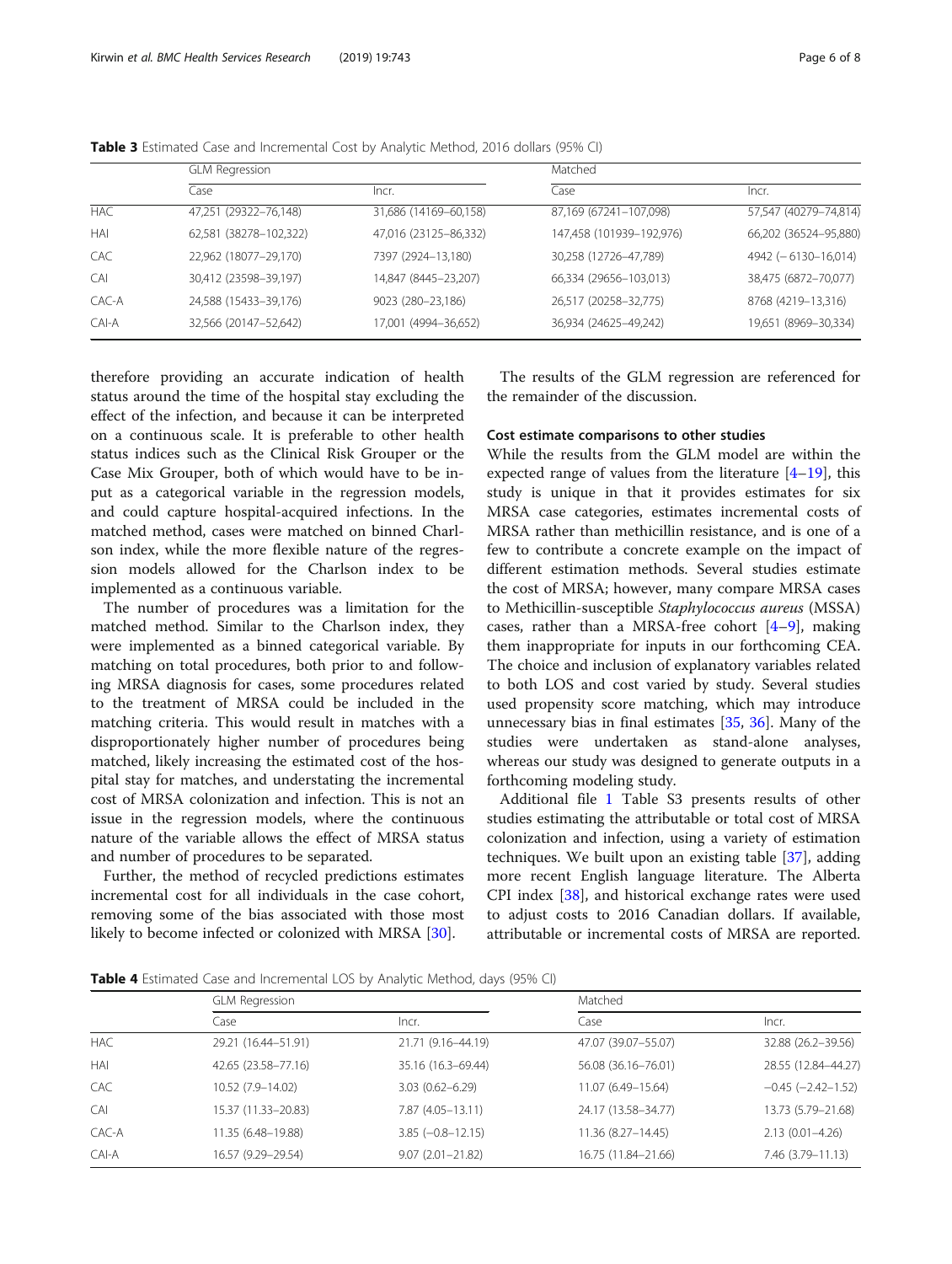<span id="page-6-0"></span>Otherwise, estimates for the total cost of MRSA patients are given.

Estimates from this study are in line with other Canadian studies. Kim et al. [[14\]](#page-7-0) reported an attributable cost of infection between our estimates for HAI and CAI. Their cost estimate for colonized cases is much lower than any of our estimates. Papia et al. [[13\]](#page-7-0) estimated a cost for colonized cases diagnosed on admission or later very close to our estimate for CAC. Converted European estimates for costs attributable to MRSA infection range from \$5150 [\[17](#page-7-0)] to \$18,740 [[19\]](#page-7-0), and are close to our estimate for CAI.

Estimates from American studies were generally higher than ours, which is expected as it has been demonstrated that equivalent services cost approximately 1.4 times more in the USA than in Canada [\[39](#page-7-0)]. Estimates for the total cost of hospitalization with MRSA on admission in Reed et al. [\[9\]](#page-7-0) and Ben-David et al. [[5](#page-7-0)] are higher than our comparable figures for CAI-A and HAI, but adjusting for expected cost differences between the two countries, the estimate from Reed et al. (converted \$41,400) falls just below our HAI cost estimate, while the estimate from Ben-David et al. (converted \$77,700) is much higher than our estimate for the incremental cost of HAIs.

In another study from the USA, Nelson et al. [[10](#page-7-0)] controlled for time-dependent bias by using data that have costs tabulated at discrete time intervals. Their estimate for the incremental cost of nosocomial MRSA infections (\$28,860) is lower than ours. When adjusting for price level, this estimate becomes \$20,610. Nelson et al. estimated that time-dependent bias increases costs by 31.5%. Applying this to our estimate for HAI (\$31, 690) becomes \$21,700, close to the estimate in [[10](#page-7-0)] adjusted for health system price level.

#### Study limitations

MSSA and other hospital-acquired and multidrug resistant infections were not actively excluded from our MRSA-free cohort. This could result in underestimating incremental costs if a MSSA case was included in the MRSA-free cohort. However, most studies estimated the costs of MSSA infection to be significantly lower than MRSA infection.

Data sources for this study are not available on a daily basis, so methods to address time-dependent bias, like those in [[10](#page-7-0)] were not implementable in this study. A new data source that will contain daily cost estimates is expected to be produced for the province of Alberta. Future publication using daily cost estimates will allow for comparison to the methods in this study, and a more precise estimate for the incremental cost of MRSA. In the meantime, it may be advisable to reduce the incremental cost estimates found here by the factor calculated in [\[10](#page-7-0)] of 31.5%.

## Conclusion

MRSA, and in particular, hospital-acquired MRSA, places a significant but preventable cost burden on the Alberta healthcare system. The estimates from this analysis provide a needed update to Canadian estimates. Comparing the results from the matched and regression analyses, a GLM provided the best estimates for incremental hospital costs in MRSA cases, and this model performed well compared to other studies in reducing time-dependency bias. Differences in incremental cost estimates by MRSA case category highlight the importance of studying these groups separately. The results of this study will be useful in future work to evaluate the cost effectiveness of infection prevention and control activities.

#### Supplementary information

Supplementary information accompanies this paper at [https://doi.org/10.](https://doi.org/10.1186/s12913-019-4578-z) [1186/s12913-019-4578-z](https://doi.org/10.1186/s12913-019-4578-z).

Additional file 1: Table S1. Case Category Names and Database Criteria. Table S2. Application of Model Comparison Algorithm in Manning and Mullahy 2001 [[29](#page-7-0)]. Table S3. Cost per MRSA Case, updated from Tübbicke et al. 2012 [[36](#page-7-0)].

#### Abbreviations

CAC: Community-acquired colonization; CAC-A: Community-acquired colonization identified on admission; CADTH: Canadian Agency for Drugs and Technologies in Health; CAI: Community-acquired infection; CAI-A: Community-acquired infection identified on admission; CEA: Cost Effectiveness Analysis; GLM: Log linked generalized linear model; HAC: Healthcare associated colonization; HAI: Healthcare associated infection; LOS: Length of stay; MRSA: Methicillin-resistant Staphylococcus aureus; MSSA: Methicillin-susceptible Staphylococcus aureus (MSSA); semilog OLS : Semilogarithmic ordinary least squares model

## Acknowledgements

Not applicable.

#### Authors' contributions

AMJ, KS, SS, EK, MV and DW contributed to the design of the study. DW and SS coordinated data extraction. DW obtained ethics approval. EK finalized methods, conducted the analysis, and wrote the manuscript. AMJ, KS, SS, EK, MV and DW read and approved the final manuscript.

## Funding

Not applicable.

#### Availability of data and materials

The datasets generated during and/or analysed during the current study are not publicly available due to provincial legislation but are available from the corresponding author on reasonable request, subject to the Alberta Health Information Act.

#### Ethics approval and consent to participate

Ethics approval was obtained from the University of Alberta Research Ethics Board (REB), ID 0059817. Patient consent was deemed unnecessary by the REB due to retrospective design and large study population. All data were handled in accordance with the Alberta Health Information Act.

#### Consent for publication

Not Applicable.